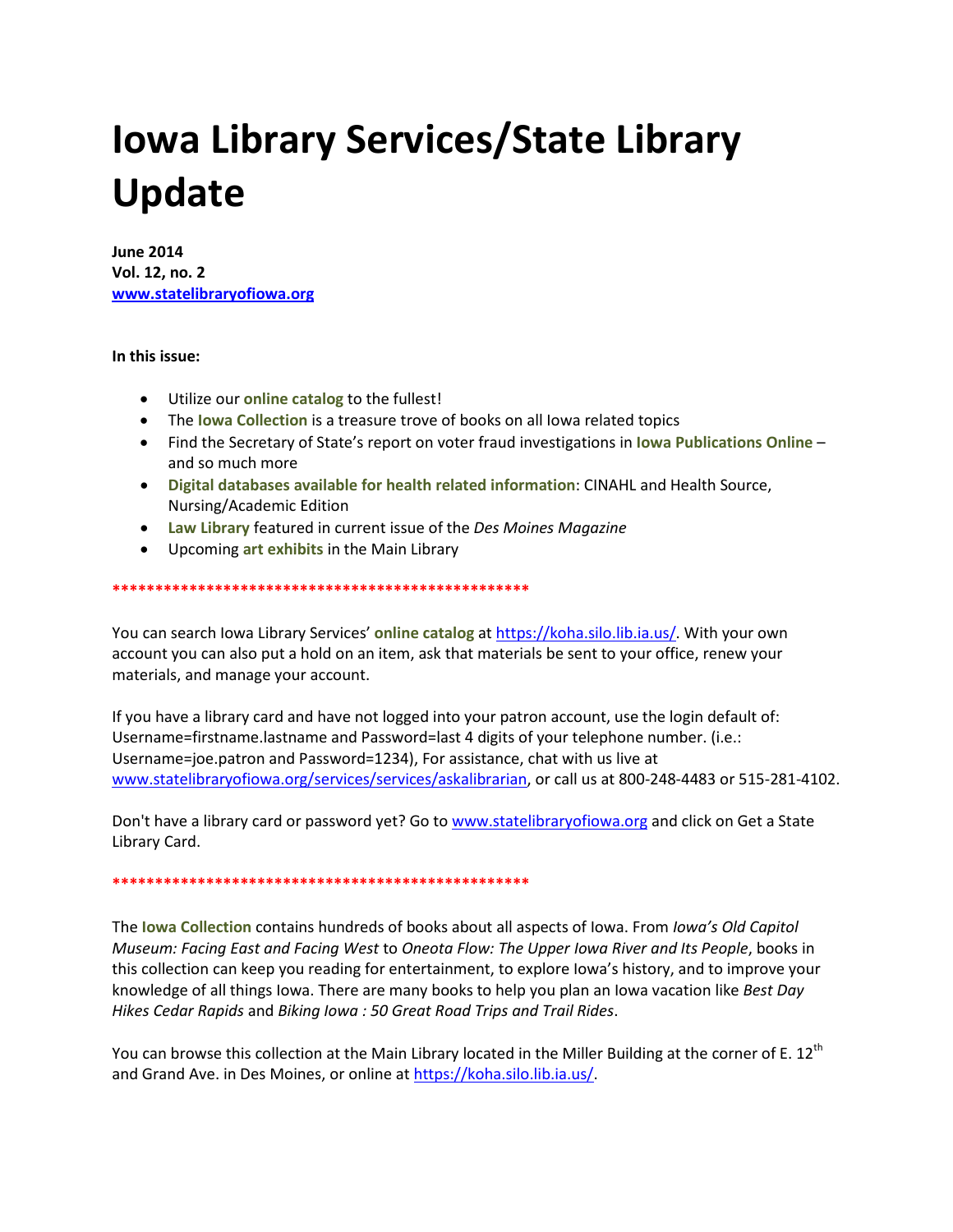State employees may place a hold and ask that materials be sent to them using our online catalog or by contacting the library at 515-281-4102 or is @lib.state.ia.us. If you don't yet have a State Library card go to<http://www.statelibraryofiowa.org/> and click on *Get a State Library Card*.

#### **\*\*\*\*\*\*\*\*\*\*\*\*\*\*\*\*\*\*\*\*\*\*\*\*\*\*\*\*\*\*\*\*\*\*\*\*\*\*\*\*\*\*\*\*\*\*\*\*\***

Over the last two years, Iowa Department of Criminal Investigation (DCI) agents have reviewed thousands of instances of possible election misconduct. DCI's review included cases referred by the Iowa Secretary of State's office as well as by other state and local government agencies. Online access to the report, *DCI Voter Fraud Investigations Report, May 8, 2014*, issued by the Secretary of State's office, can be found in **Iowa Publications Online** (IPO), a depository of over 15,000 state documents. Go to [http://publications.iowa.gov/16874/.](http://publications.iowa.gov/16874/)

IPO also contains many historical state documents. Like the 1935 preprint of the 1836 publication *Notes on the Wisconsin Territory particularly with reference to the Iowa District* by Albert Miller Lea. It was designed by its author "to place within the reach of the public, correct information in regard to a very interesting portion of the Western country, especially of that part of it known as the 'Iowa District'." The historical significance of Lieutenant Lea's book is the fact that it fixed the name **Iowa** upon the country that was to become the Territory of Iowa in 1838 and the State of Iowa in 1846. To see the book and its color, fold-out map go to [http://publications.iowa.gov/17205/.](http://publications.iowa.gov/17205/)

To ensure that all Iowans have permanent access to YOUR agency's important state documents go to [http://publications.iowa.gov/,](http://publications.iowa.gov/) click on *Depositor Help*, and become a depositor.

### **\*\*\*\*\*\*\*\*\*\*\*\*\*\*\*\*\*\*\*\*\*\*\*\*\*\*\*\*\*\*\*\*\*\*\*\*\*\*\*\*\*\*\*\*\*\*\*\*\***

Iowa Library Services provides free access to two digital databases with articles from **high-quality nursing and allied health journals**.

- **CINAHL** is the authoritative resource for nursing and allied health professionals, students, educators and researchers. This database provides indexing for more than 3,000 journals from the fields of nursing and allied health. The database contains more than 2.3 million records dating back to 1981.
- **Health Source: Nursing/Academic Edition** database provides nearly 550 scholarly full text journals focusing on many medical disciplines. It also features the AHFS Consumer Medication Information, which covers 1,300 generic drug patient education sheets with more than 4,700 brand names.

To search databases go t[o www.statelibraryofiowa.org](http://www.statelibraryofiowa.org/) and click on **Log in to Online Resources**. Any Iowan may access databases by using their State Library Card number. Don't have a library card or password yet? Go to [www.statelibraryofiowa.org](http://www.statelibraryofiowa.org/) and click on *Get a State Library Card*.

**NOTE:** You can have the table of contents of each new issue of any of these journals, and many, many more, sent to you via email so that you can keep up with the literature in your area of interest. To sign up for this service go t[o www.statelibraryofiowa.org/services/services/toc.](http://www.statelibraryofiowa.org/services/services/toc) If you don't find the title you want in the list, please fill in the *Comments and Title Suggestions* box.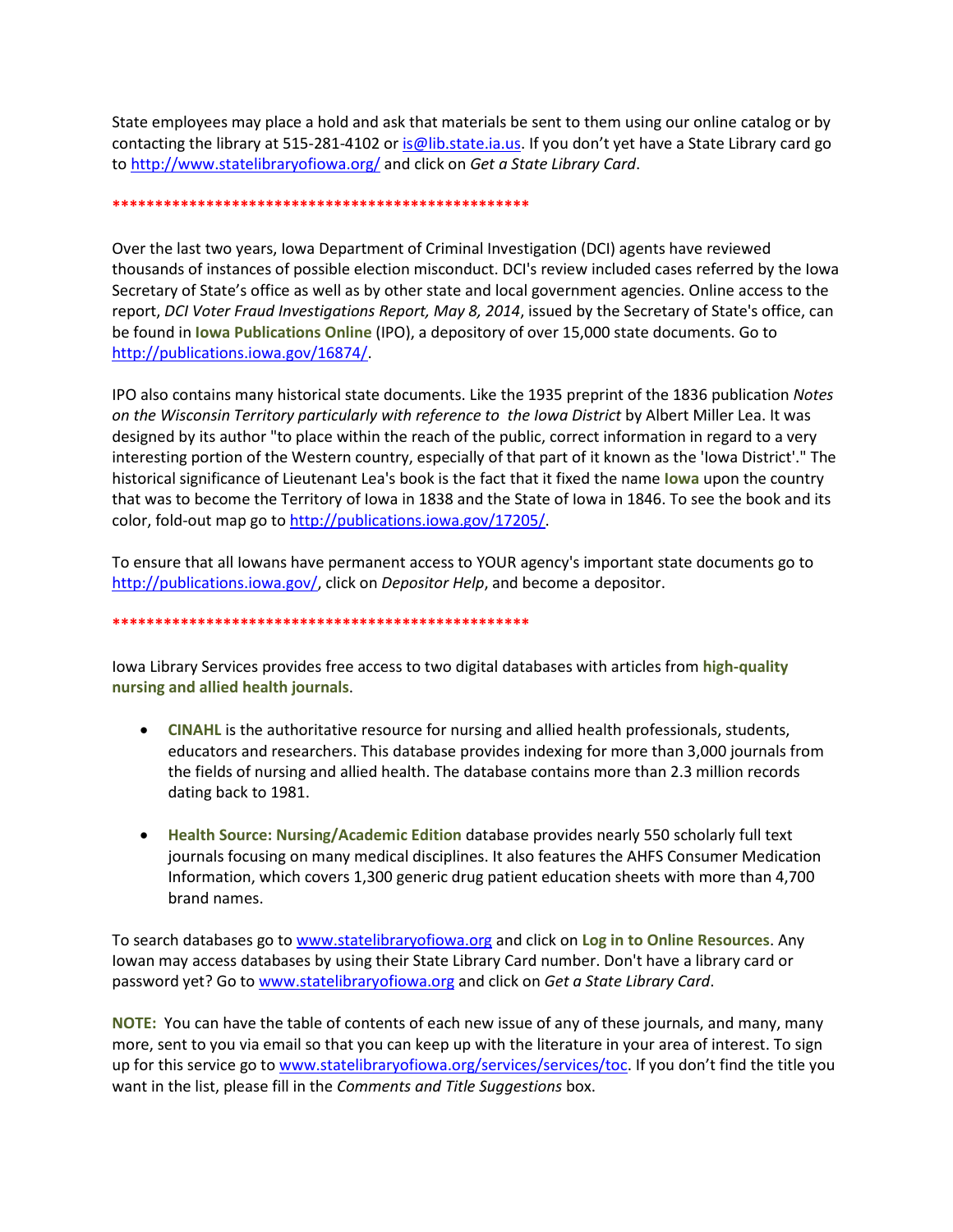The Law Library in the Iowa State Capitol has been on many lists as one of the most spectacular libraries in the world. An article in the current issue of Des Moines Magazine mentions its beauty, its history, and its current mission. Full of artistic photos depicting the lovely space and some of its most memorable books, the article notes that the interior has been carefully preserved and does not look much different today than it did when A. J. Small was the director in 1896.

We read that the 100,000 visitors annually to the library never fail to come away impressed. The article also mentions, with a bit of a gaffe, that the staff in the library answer "more than 400 reference questions a year", when, in fact, they answer more than 400 per month. Quite a difference!

You can read the entire article and see the photos at

http://www.dsmmagazine.com/2014/04/23/tucked-away-treasure/. You are also most welcome to visit the library in person. It's located on the second floor of the State Capitol and is open Monday–Friday, 8:00 a.m. to 4:30 p.m., except state holidays.

#### 

Two upcoming art exhibits will bring local artist's work to the Main Library.

- In July the unique gourd art of Barbara Welch will be exhibited. To find out more go to www.statelibraryofiowa.org/services/news-publications/art-exhibits.
- In August we'll host the photography of Chris Mortenson www.statelibraryofiowa.org/services/news-publications/art-exhibits/mort.

The Library is located in the Miller Building at the corner of E. 12th St. and Grand Ave. The building is open from 8:00 a.m. to 4:30 p.m., Monday through Friday, except state holidays. For more information call: 515-281-4102 or 800-248-4483, or email is @lib.state.ia.us.

Other services that the Iowa Library Services offers its customers:

• Think "all information is free online"? Think again! Did you ever try to get an article from the Des Moines Register that is more than a week old? Many newspaper and journal articles, research papers, and other publications are only available for a fee. Iowa Library Services offers its customers access to thousands of full-text articles and publications through its online subscription databases. Visit www.statelibraryofiowa.org/services/resources/index to see the resources available to you. Sources include access to the Des Moines Register and thousands of journal titles as well as the Sanborn Digital Map collection for Iowa.

**Barbara Corson** Iowa Library Services | Interim State Librarian